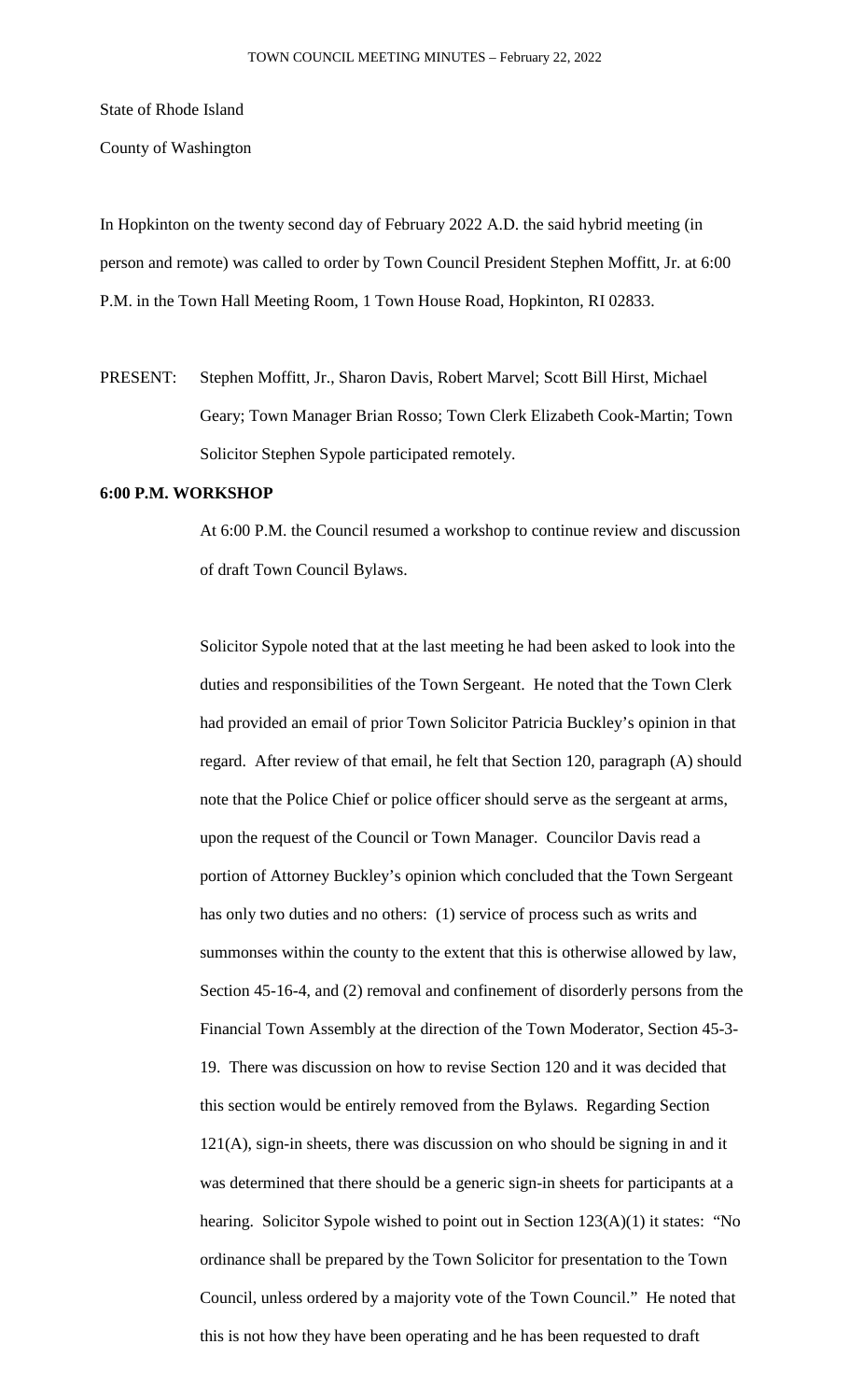ordinances without a vote of the Council. He questioned whether this should remain in the Bylaws or be stricken. Councilor Geary felt the Council should be made aware of any ordinances being considered and they should vote on it before it went to the Solicitor. Town Manager Rosso advised that there were times when a department head wished to rework or update the ordinances that pertain to his/her department and may work on that and then send it to the Council to be put on the agenda. It was agreed to leave this paragraph as is. Councilor Davis questioned page 16, subparagraph (4)(b) under Voting Procedures and it was agreed to leave this paragraph as is. In section  $(C)$ , Publication and Distribution of Ordinances, Town Clerk Cook-Martin noted that not many people read the newspaper and it was very expensive to publish something in the newspaper. She questioned if this could be changed to posting on the town's website. Councilor Hirst asked the Solicitor to determine what the legal criteria of publishing something was and was it required to be published in a newspaper. Solicitor Sypole noted that this section was not based on state law, explaining that if the Council was to pass a zoning ordinance amendment the procedures that they would have to follow are spelled out in state law; however, if they passed a street numbering ordinance he did not believe there was any requirement to publish that and this was just a courtesy to make everyone aware of any new ordinance that went into effect and he felt it could just be posted to the website. Mrs. Cook-Martin suggested the word "published" be changed to "posted." Councilor Davis noted that on page 18, the section numbers will need to be renumbered due to Section 120 being deleted. She also noted in section (2) Legal Opinions, after Town Council they should add in *by a majority vote* after Town Council which was agreed to by all. Councilor Davis also questioned if Section 126 was needed and it was agreed that this should be stricken. She also asked why Section 128 on page 19 was needed and Solicitor Sypole noted that this could be used for something as simple as taking the agenda out of order. Councilor Geary proposed that after the next election, all elected officials be sworn in together so that residents could see who their elected officials are.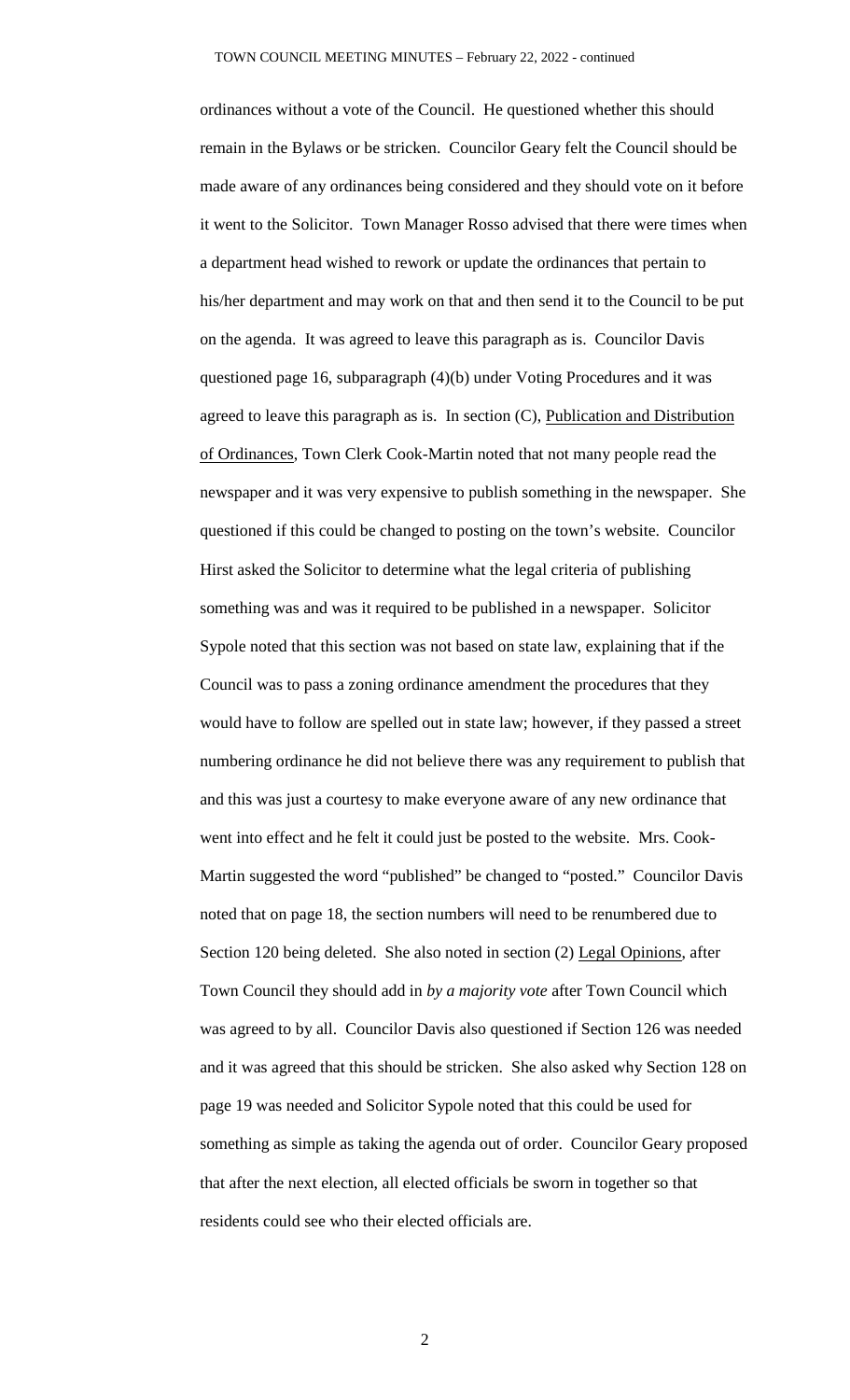The revisions made to the bylaws will be incorporated into the draft and the updated version will be distributed to the Town Council. The Council set March 21, 2022 as the date to consider adoption of the Town Council Bylaws.

A MOTION WAS MADE BY COUNCILOR DAVIS AND SECONDED BY COUNCILOR GEARY TO CLOSE THE WORKSHOP ON TOWN COUNCIL BYLAWS. IN FAVOR: Moffitt, Davis, Hirst, Geary, Marvel OPPOSED: None

## SO VOTED

The Council recessed at 6:30 PM and at 7:00 PM the meeting was called to order with a moment of silent meditation and a salute to the Flag.

## **HEARINGS**

# **PROPOSED AMENDMENTS TO CHAPTER 17 ARTICLE II**

The Council opened a hearing on proposed amendments to Chapter 17 – Streets, Sidewalks and Other Public Places of the Code of Ordinances of the Town of Hopkinton, as amended, specifically amendments to Division 4 – Building Numbers and Street Names and to add a Division 5 - Official Street Map, introduced and sponsored by Councilor Robert Marvel.

The purpose of the proposed amendments to Division 4. – Building Numbers and Street Names would provide a means of locating residential, business and/or other structures for expedient emergency response by fire, police rescue & other emergency services; establish a property location that will serve as E911 locator and/or mail delivery locator; provide property owners and the Town with a systematic and accurate means of identifying and locating property; assist in proper delivery of utilities and other delivery services.

The purpose of the proposed amendments to Division 5. - Would create an official street map establishing definitions; to further the orderly layout and use of land; to stabilize the location of real property boundary lines; to ensure property legal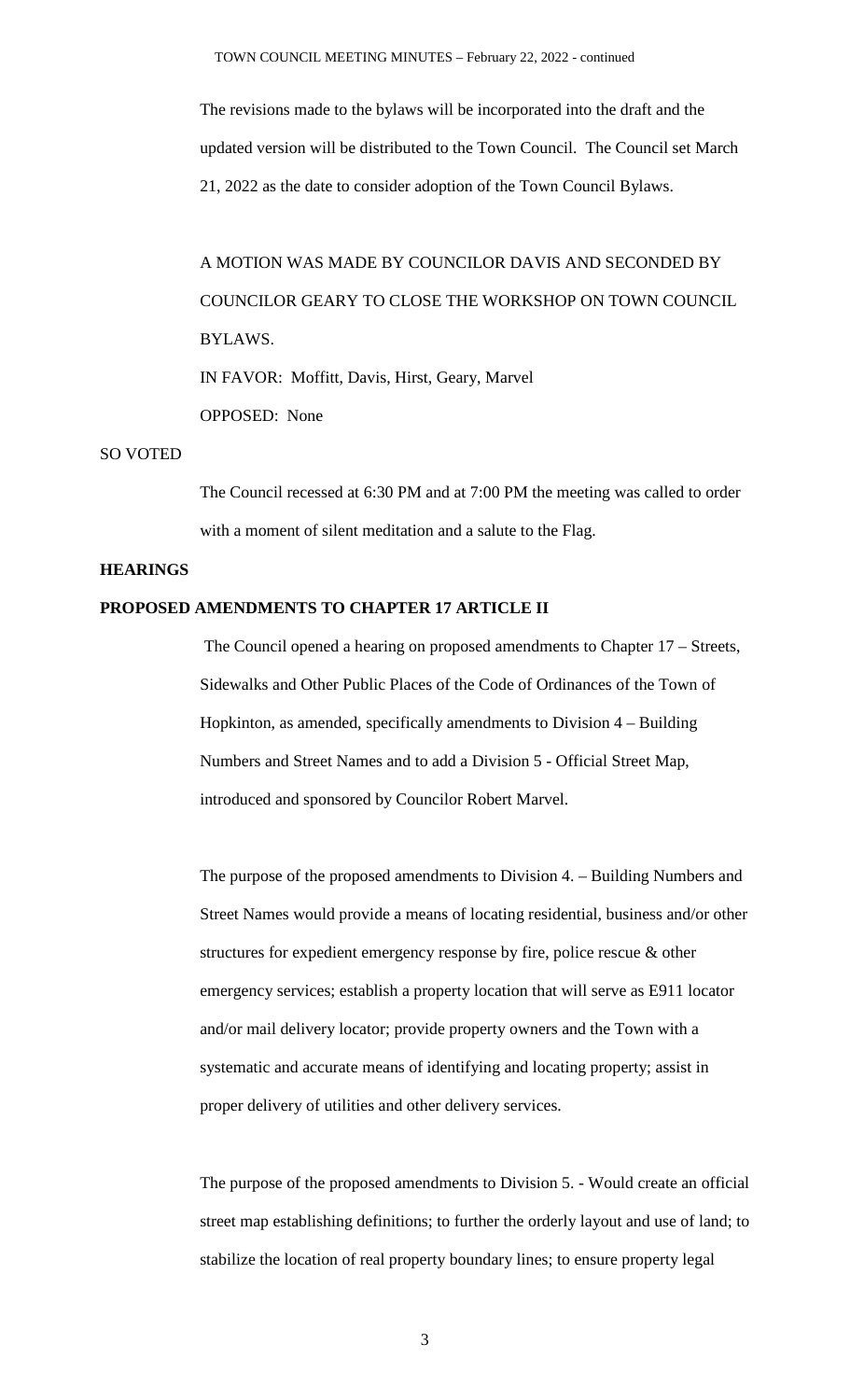descriptions; to facilitate adequate provisions for transportation; and, to facilitate the further subdivision of larger tracts into smaller parcels of land.

Present: Chief of Police David Palmer; Deputy Zoning Official Sherri Desjardin; Public Works Director David Caswell; Town Planner James Lamphere. Attending remotely: Senior Planning Clerk Talia Jalette.

Deputy Zoning Official Sherri Desjardins was present and noted that they had started this project in 2006 but it had to be put on hold. They resurrected this as one of their goals while William McGarry was the Town Manager and due to calls they were receiving from emergency responders who were unable to locate properties. Ms. Desjardins indicated that she had spoken with the former Police Chief and had ridden around town with police officers noting how many houses were marked and how many were not. Councilor Hirst noted that in Sec. 17-132, it states that fines shall begin to accrue ten days after a written notice of violation is received by the owner and he suggested this be fourteen (14) days. They also discussed having reflective numbers for emergency personnel trying to find properties at night and placing them near the access point to the property if the house was not visible from the road. Chief Palmer indicated that their goal was for all residents to have reflective numbers but as long as the numbers were visible that would be okay. He noted in Sec. 17-136(1) it suggested that the numbers shall be a minimum of 2.5 inches in height, but he believed they should be larger, suggesting 3.75 inches in height. Councilor Geary asked that this be put gently to residents and also posted on the website. Chief Palmer noted that several years prior they had suggested house numbering on social media and he believed there was a 10% improvement. He believes there are a lot of residents that do not realize this is a problem. Public Works Director Dave Caswell noted that he is a first responder for the Hope Valley/Wyoming Fire Department which covers portions of two towns. He indicated that it is very disheartening to get a call for an infant choking in the middle of the night and they cannot find the house noting that he has lived here his whole life and has a very good idea of where all of the roads are but new members do not. Mr. Caswell stated that the fire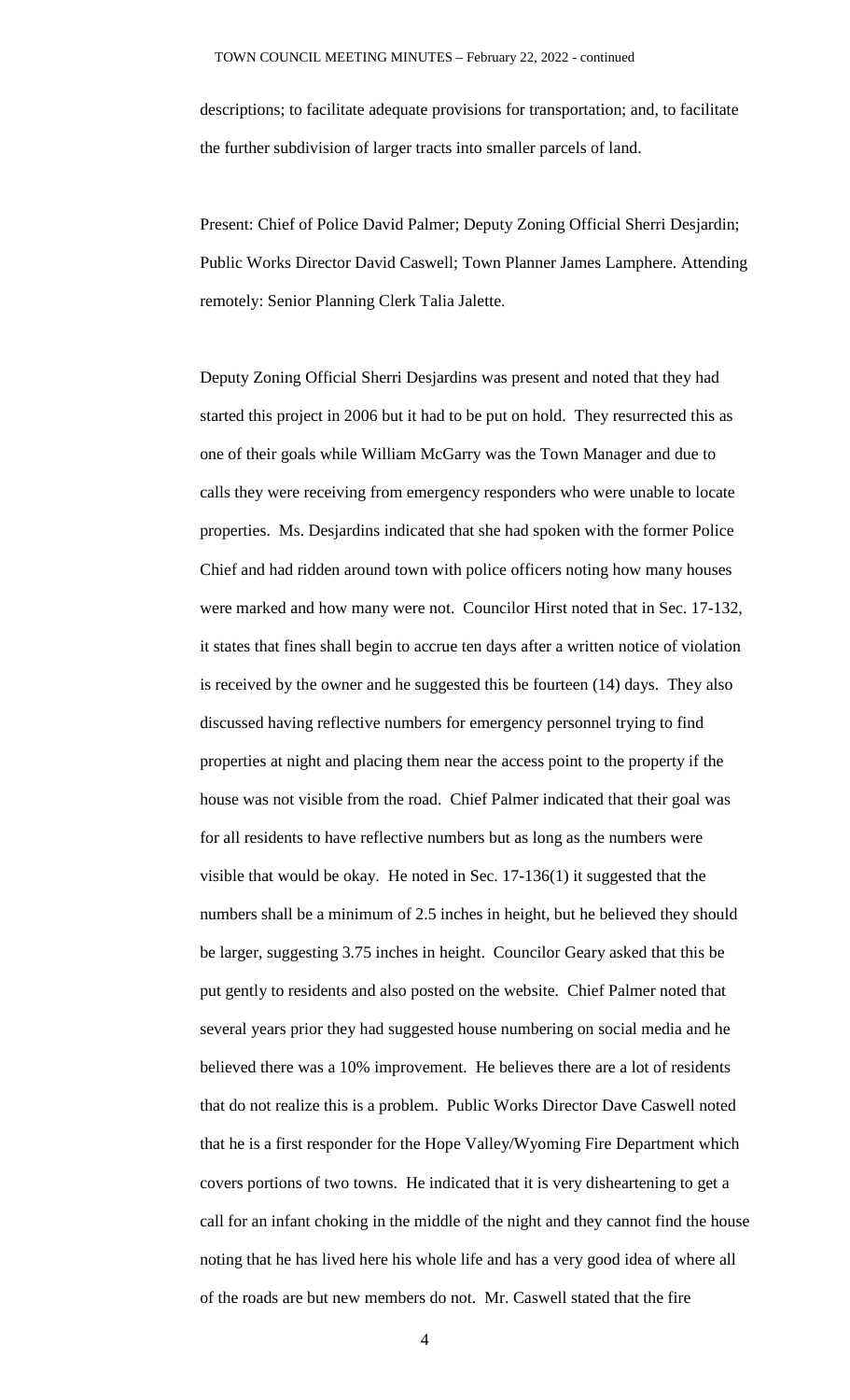apparatus has GPS but you could not always rely on that. Council President Moffitt wished to change the ten day accrual period for fines to fifteen days. Councilor Davis indicated that Sr. Planning Clerk Talia Jalette had prepared minutes of the Planning Board in which they discussed this proposed ordinance, noting that Ms. Jalette's questions and the proposed changes were wonderful. She went on to discuss Sec. 17-132, where it noted: *"Subsequent to the adoption of this ordinance it shall be the responsibility of each and every property owner…"* suggesting that they remove the five words that came after that. Councilor Geary asked Ms. Jalette to explain the Planning Board's recommendations regarding no more than a \$25.00 fine. Ms. Jalette explained that the Board had some questions about how the fine would be imposed and they wished to have a fee schedule in place and felt that this might be too expensive for people. Council President Moffitt felt that it should just be a \$25.00 fine and it does note that failure to comply during any successive thirty-day period shall be considered a separate offense which shall commence on the  $31<sup>st</sup>$  day after receipt of such notice of violation. Councilor Geary asked who would keep track of this and who would be responsible to enforce it. Ms. Jalette noted that this was a question that she had as well and ultimately the Planning Board Solicitor felt the Planning Board did not have to look at that element which was something the Town Council needed to determine. Councilor Hirst suggested that if this ordinance was adopted they should send out a notice to all property owners with their tax bills so anyone living out of town could not claim ignorance. Solicitor Sypole thought that it should be the responsibility of the person who has control over the property and should read *"property owner, trustee, lessor and agent…"* which was agreed to by all. It was also agreed that fines would be accrued after fifteen days and be a flat fee of \$25.00 and each violation starts after every thirty days. Town Manager Brian Rosso noted that if there was to be a notice sent with the tax bills this would cost approximately \$1,600. Council President Moffitt asked Chief Palmer about enforcement of this ordinance and he believed that they would be knocking on doors asking people to comply with the ordinance. Chief Palmer questioned whether the police department or zoning office would be handling the enforcement of the ordinance. Ms. Desjardins noted that in the past letters had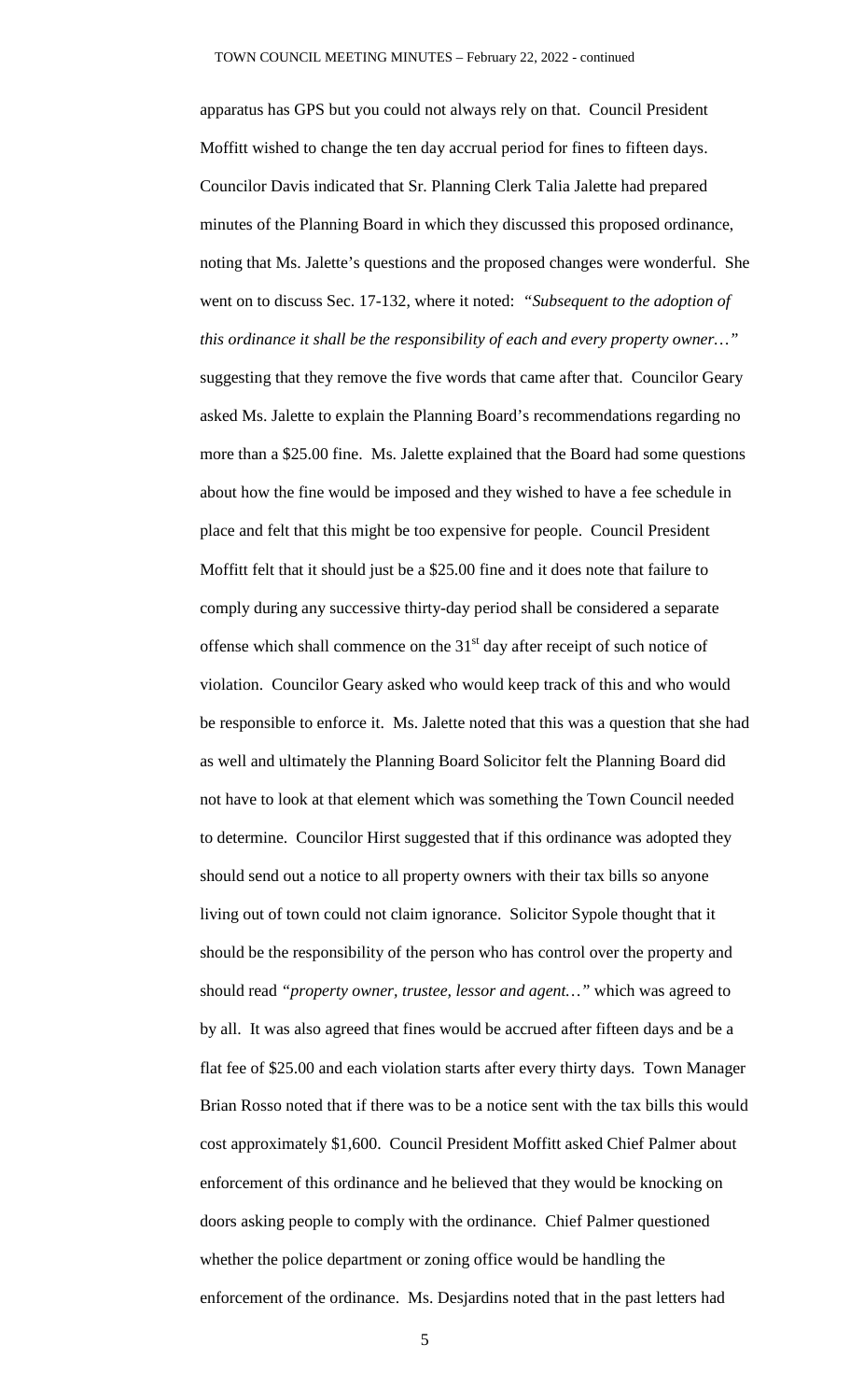generally come from her office. She noted that usually one of the responding agencies reached out to her if they could not find an address and then her office would send a letter to that resident asking them to please put a number on their house; however, in the past they were unable to enforce this. She noted that they will not issue a Certificate of Occupancy unless there was a house number posted. Councilor Davis reviewed Sec. 17-134, subsection (6) regarding multiple units within a structure with residential units being designated with letters (A,B,C) and commercial units being designated with numbers (1,2,3). She asked how many buildings would have to change designations. Ms. Desjardins noted that this was so responders would know right away if they were responding to a commercial structure or residential structure. She did not believe there were any buildings that would need to be changed. Ms. Jalette felt that if the Board had received more information as to how many homes were not in compliance, they would have been more comfortable with some of this language; a lot of their concerns were with inconveniencing people or making life difficult for people. Councilor Davis next spoke of Sec. 17-136, subsection (3), where it indicated *"No owner, occupant, lessee, tenant, or subtenant of any building shall display…"* and it was agreed that this would now read: *"No building shall display…"* Ms. Jalette noted in the first sentence of Sec. 17-136 where it states: *"All residents and other occupants are requested to display numbers assigned…"* that the Planning Board was very adamant that the word *"*r*equested"* was used. Council President Moffitt did not feel that the word "request" should be used in an ordinance. Councilor Marvel felt that the word request would take the teeth out of the ordinance. Solicitor Sypole suggested that they require that numbers were displayed; however, they could make an exception for someone that has a unique property as to where that number was displayed. The intent of the ordinance was to make having a number mandatory so he felt that the word "required" should be used. Councilor Davis wished to add to the end of Division 5, Sec. 17-142: *"The Town Council shall vote on additions to the official street map after said streets have been subject to the land development and/or subdivision process and have been approved by the Planning Board. Every year the Town Council will confer with the requisite departments, boards and commissions, to compile a list of newly*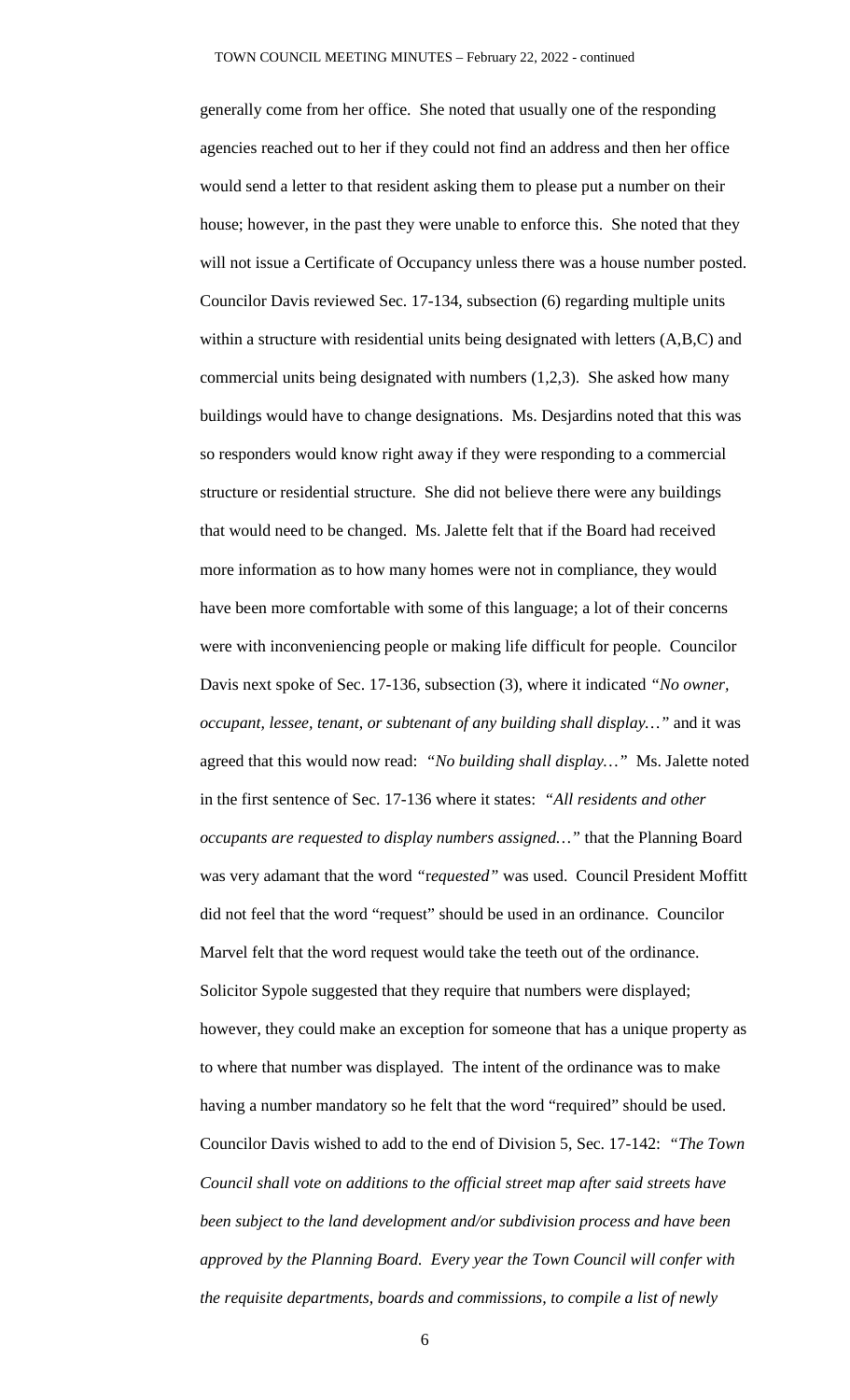*created streets for inclusion in the official street map."* Regarding Sec. 17-147, Councilor Davis asked for corrections: Blue Pond Road changed to Blue Pond Trail and Pinewood Drive changed to Pinewoods Road. Town Clerk Cook-Martin noted Sec. 17-147 was a list of uncertified roads, but it also indicated that it included "their approximate locations," and she felt *and their approximate locations* should be stricken. Solicitor Sypole commented that a lot of the wording of the Official Street Map ordinance came directly from state statute, noting that there is an act in the state law that authorizes towns to adopt an official street map. He felt that before there were any changes made and voted on, he should take a second look at the statutes. He noted that if the Council set a date to vote on this ordinance, he could compare it to the State statutes beforehand. Councilor Marvel wished to address Division 4, Sec. 17-131 noting that the Planning Board had recommended using the existing language and not the proposed language which Councilor Marvel felt added clarity and a better understanding. Ms. Jalette believed the Planning Board felt the existing language was sufficient and did not need to be expounded on. Council President Moffitt felt that the proposed language added clarity and purpose and he support this being added. Town Planner Jim Lamphere added that Sec. 17-145 had to do with a regulation of building in the bed of mapped streets and wondered what exactly that meant. He also questioned when they would ever issue a building permit for building in the bed of a mapped street. Solicitor Sypole noted that this came from R.I.G.L. 45-23.1-3 and did not believe there was a definition provided. He indicated that his impression was that if there was a street that was mapped out for future development you would not allow someone to build where the street would be. Ms. Jalette indicated that the Planning Board thought that it might have something to do with paper streets. Council President Moffitt indicated that he would like to know more about this paragraph; Solicitor Sypole felt that this would only apply in the case of a paper street where an area was reserved for the possibility of a future street. He felt that a surveyor should be asked about this question. Ms. Desjardins noted that Hannah Lane is a paper road, approved in 2005 or 2006, and is not listed on the street map, but should be added. She also noted on Map 32 of the plat maps it shows Brushy Brook Road which has also not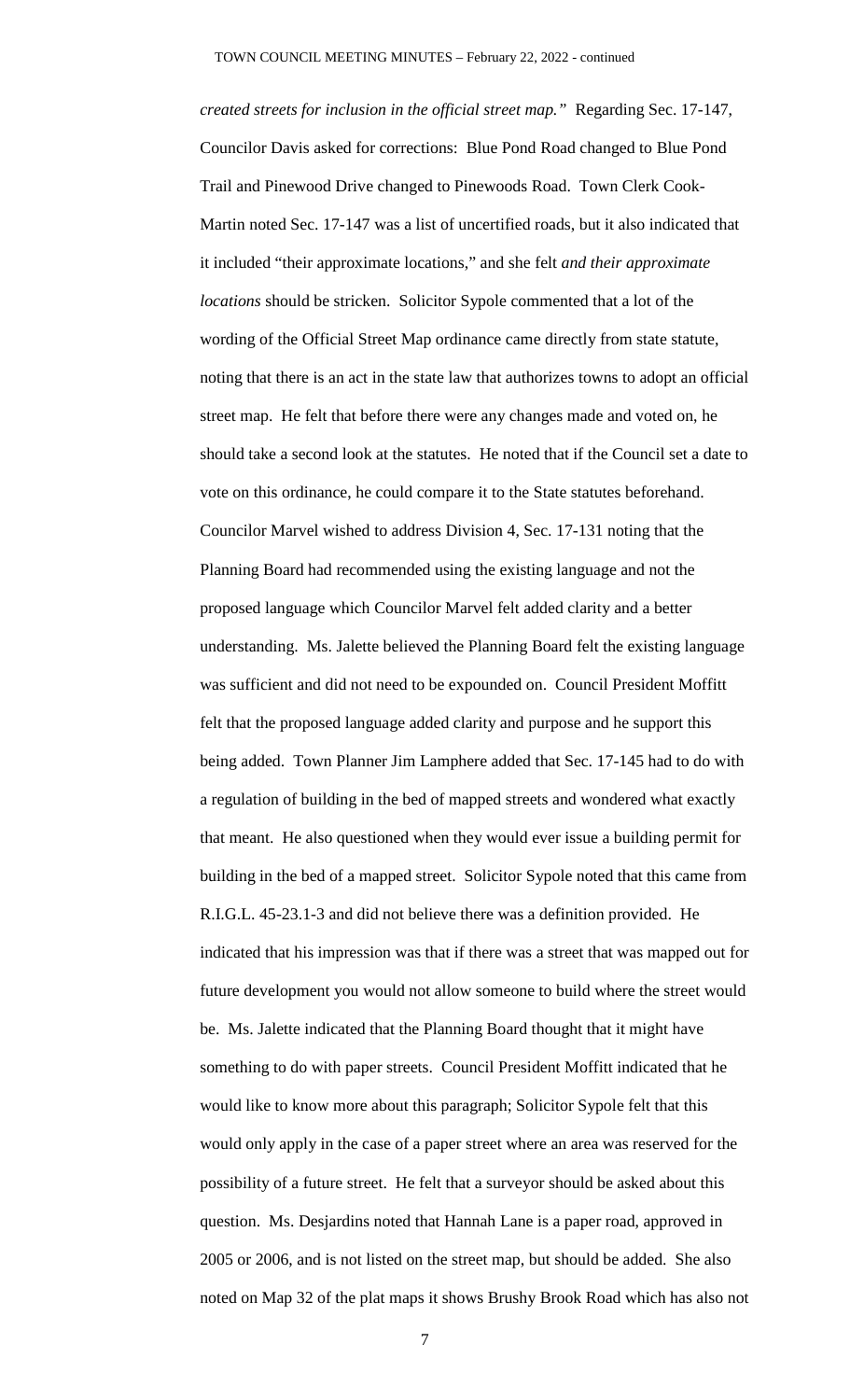been constructed yet and at what point do they include these roads on the official street map. Mr. Lamphere felt that they should be included when the Town Council accepted the road which would be after DPW inspected it and the Planning Board approved it. Ms. Cook-Martin questioned how this would work for private roads. Mr. Lamphere noted that in the case of a residential compound those roads never become public and in that case the private road should be put on when it is recorded in the land evidence records.

There were no comments made from the public. The revisions made during the hearing will be incorporated into the draft ordinance amendments.

A MOTION WAS MADE BY COUNCILOR MARVEL AND SECONDED BY COUNCILOR GEARY TO CLOSE THE HEARING AND SET APRIL 4, 2022 AS THE DATE FOR A DECISION. IN FAVOR: Moffitt, Davis, Hirst, Geary, Marvel OPPOSED: None

## SO VOTED

### **CONSENT AGENDA**

Councilor Hirst removed the Town Council Meeting Minutes of February 7, 2022. They were not considered and will be placed on the next agenda.

A MOTION WAS MADE BY COUNCILOR MARVEL AND SECONDED BY COUNCILOR DAVIS TO APPROVE THE CONSENT AGENDA AS FOLLOWS: TO ACCEPT THE FOLLOWING MONTHLY FINANCIAL-ACTIVITY REPORT: TOWN CLERK. IN FAVOR: Moffitt, Davis, Hirst, Geary, Marvel OPPOSED: None

#### SO VOTED

## **TOWN MANAGER REPORT PROCLAMATION - In Honor of Retiring Town Planner James Lamphere**

Town Manager Brian Rosso confirmed that James Lamphere, the Town Planner will be retiring at the end of February after more than fifteen years of service. Mr. Rosso noted that Mr. Lamphere was very knowledgeable and always put the town first, stating that it has been an honor and a pleasure to work with him and wished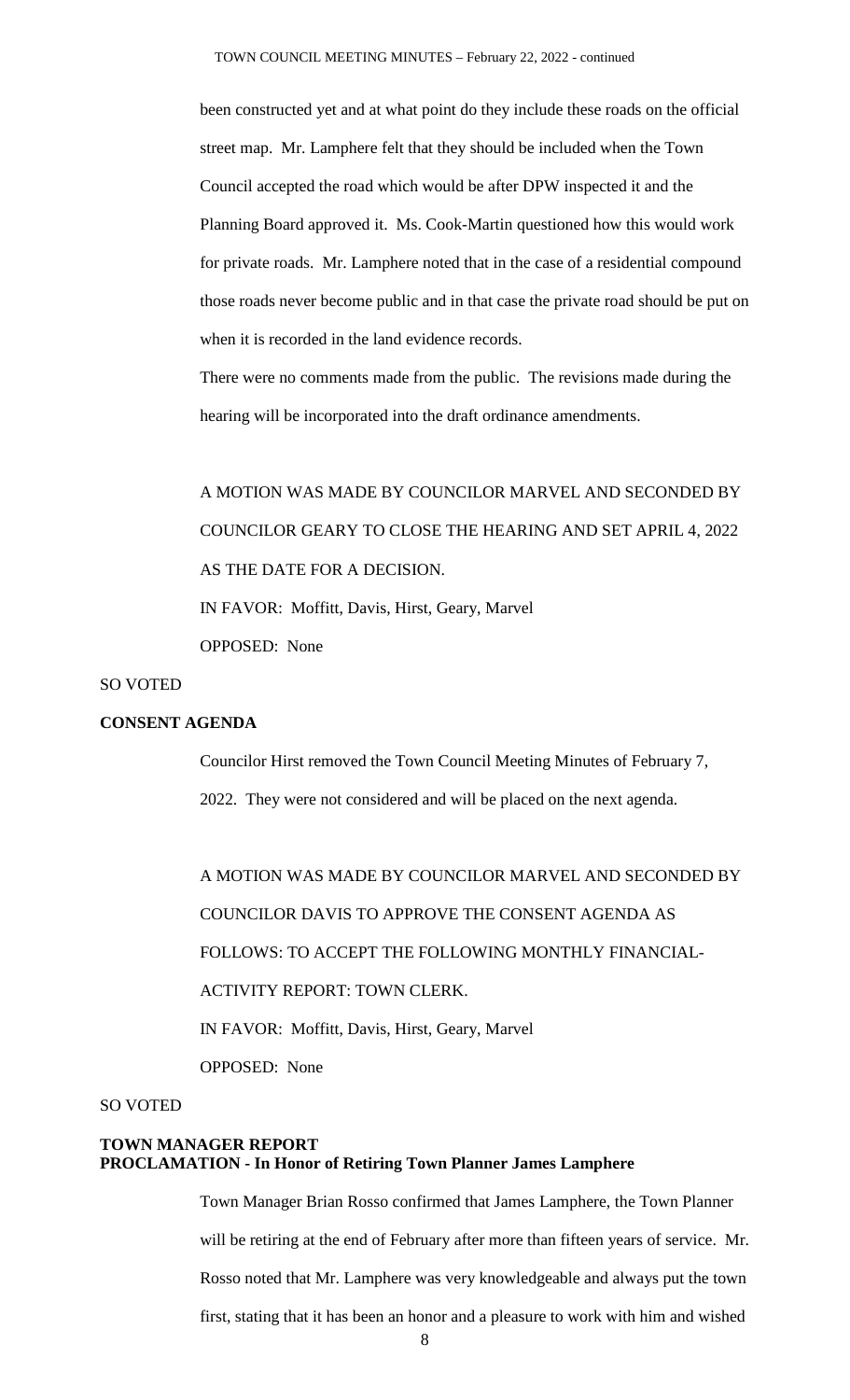him the best in his retirement. Town Clerk Cook-Martin read a Proclamation in

honor of James Lamphere:

## *TOWN OF HOPKINTON, RI PROCLAMATION IN HONOR OF JAMES LAMPHERE*

Be it hereby known to all that the Hopkinton Town Council wishes to publicly recognize the retirement of Town Planner James "Jim" Lamphere after fourteen (14) years of service with the Town of Hopkinton.

WHEREAS, James Lamphere has been employed by the Town of Hopkinton as the Town Planner since October of 2007; and

WHEREAS, James Lamphere has faithfully and conscientiously served the Town of Hopkinton and its citizens for over fourteen (14) years during which period of time numerous projects were initiated through his leadership which will continue to have a revitalization and growing impact on the Town of Hopkinton; and

WHEREAS, the Town of Hopkinton has benefited greatly because of the dedication and hard work of James Lamphere who has assisted the Town in obtaining numerous grant awards and shown genuine commitment to the residents of the Town of Hopkinton; and

WHEREAS, one characteristic that distinguishes James Lamphere's career as a public servant is his enormous capacity for hard work; and

WHEREAS, James Lamphere has earned the respect and admiration of everyone with whom he has come into contact by his whole-hearted and dedicated participation in many civic projects; and

WHEREAS, said James Lamphere has been the Union Steward/Representative for the RI Council 94, AFSCME, AFL-CIO, Local Union 3163, since 2018.

NOW THEREFORE, be it RESOLVED: That the Hopkinton Town Council adopts this Resolution in recognition of James Lamphere's faithful and invaluable contribution to the Town of Hopkinton and further extends its best wishes for a long, happy and productive retirement.

*BE IT FURTHER RESOLVED,* that this Proclamation be presented to James Lamphere.

## A MOTION WAS MADE BY COUNCILOR HIRST AND SECONDED BY

### COUNCILOR MARVEL TO ADOPT THE PROCLAMATION.

IN FAVOR: Moffitt, Davis, Hirst, Geary, Marvel

OPPOSED: None

## SO VOTED

James Lamphere gave this advice to younger people just starting out: dream big;

work hard; study hard; follow your passion; develop your talents; love your

fellow human beings; help others whenever you get the opportunity; and, you will

have a wonderful, fulfilled life. Mr. Lamphere thanked Bill Dilibero, Bill

McGarry and Brian Rosso, as well as others who have assisted him over the years.

#### **OLD BUSINESS**

## **STATUS REPORT ON IMPROVEMENTS MADE BY NATIONAL GRID IN TOMAQUAG VICINITY RE POWER OUTAGE PROBLEMS**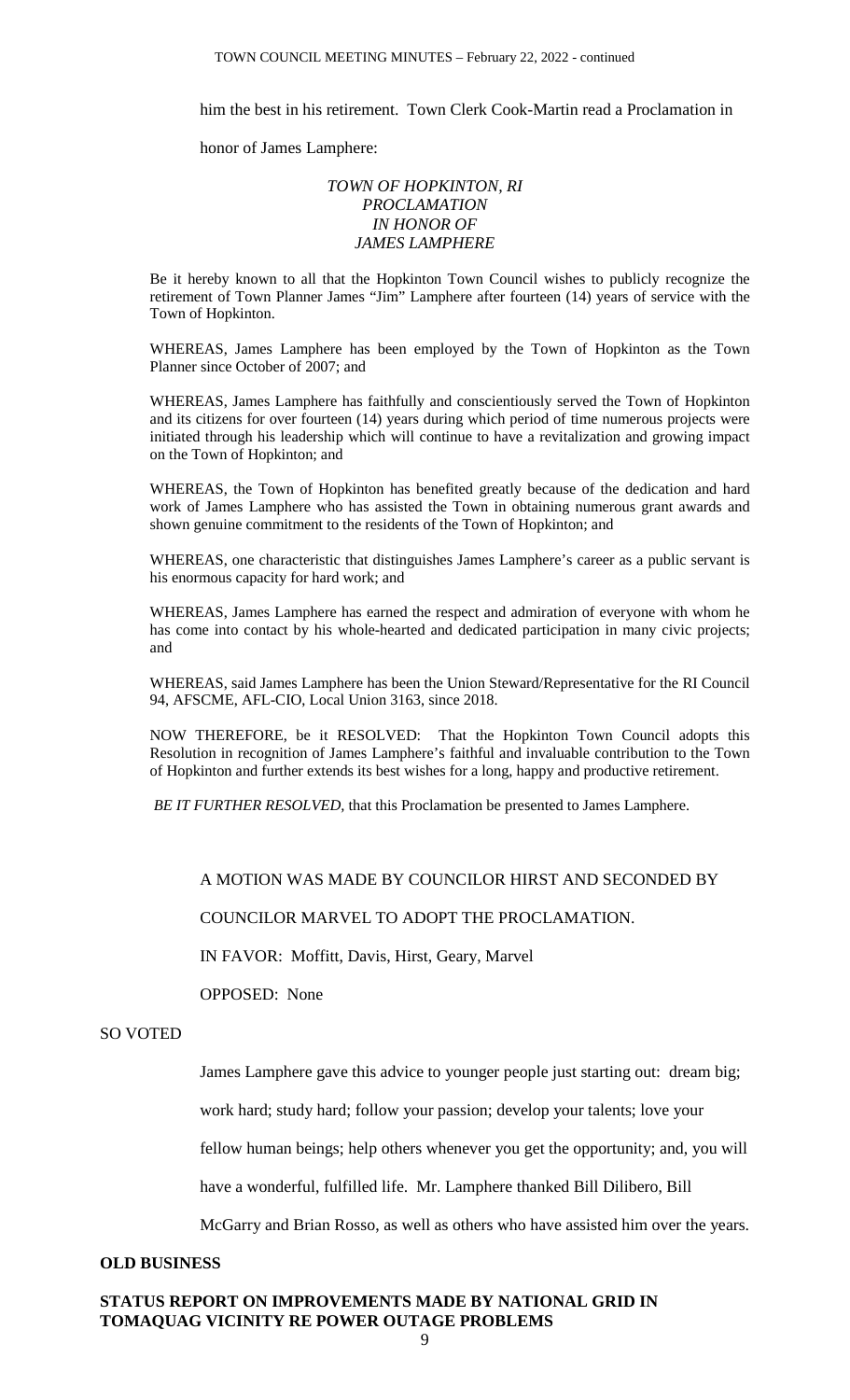Representative Brian P. Kennedy attended remotely and provided an update regarding improvements made by National Grid in the Tomaquag vicinity as reported by the Public Utilities Commission, including new fuses and tree clearing efforts being implemented in resolving power outage problems. Mr. Kennedy noted that he has been trying to keep the Council, Town Clerk and Manager abreast of all correspondence that he has had with the Division of Public Utilities and Carriers and the Public Utilities Commission, noting that there were three fuses installed along the grid on Maxson Hill, near Frontier Road and on Collins Road. The purpose was that if one section of that particular part of the grid went out, the other fuses stayed on and the individuals along that stretch would not lose power. The latest information that has come in is that there will be targeted work done between now and early April to do some more trimming of the lines along the streets around the Tomaquag area and they announced that they will also be working on the Woodville Road area which showed pockets of poor performance and addressing additional dead trees adjacent to the conductor. Mr. Kennedy noted that there is going to be a proceeding in the future regarding National Grid and their application to sell their territory in Rhode Island to a utility company out of Pennsylvania. He noted that the Attorney General has some concerns about this sale and the ability of having back-up service employees in this area if there is a major outage.

Councilor Hirst noted that several months prior he had gone to the Public Utilities Commission and spoke with several people who had informed him about the three fuses. He also met with Paul Stasiak of National Grid with Dave Caswell at the Crandall House regarding this issue.

Mr. Kennedy also wished to share information regarding upcoming road work noting that the Ashaway River bridge is to be milled during the spring season and a new coat of pavement will be applied in anticipation that in 2025 where there will be some major road construction occurring in the Ashaway section of town. Representative Kennedy noted the Department of Transportation was going to have a major contract going out which would be inconveniencing people for a while, but hopefully by the end of 2025/2026 there will be much nicer roads going forward.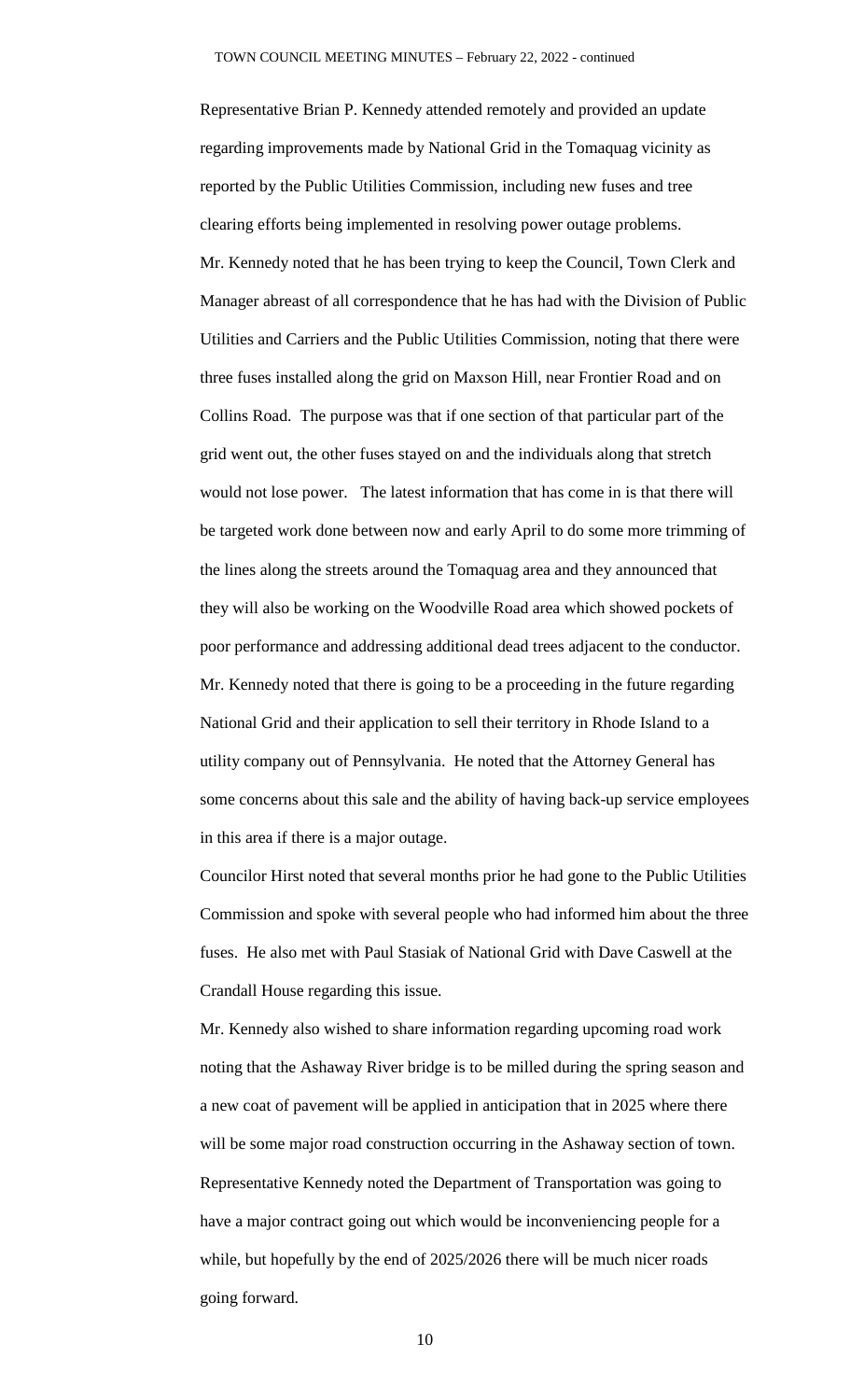### **NEW BUSINESS**

### **TOWN-WIDE FY 2022-23 ANNUAL GOALS & FY'S 2024-26 MULTI-YEAR GOALS**

The Town Manager provided a listing of the proposed Town-wide FY 2022-23 Annual Goals and FY's 2024-26 Multi-year Goals that had been assembled as a result of meetings he had with department heads. Councilor Hirst noted he had no problem approving these goals and suggested the Town Council should have their own set of goals as well.

A MOTION WAS MADE BY COUNCILOR HIRST AND SECONDED BY COUNCILOR MARVEL TO ADOPT THE PROPOSED TOWN-WIDE FY 2022-23 ANNUAL GOALS AND FY'S 2024-26 MULTI-YEAR GOALS. IN FAVOR: Moffitt, Davis, Hirst, Geary, Marvel OPPOSED: None

## SO VOTED

## **WPWA WILD AND SCENIC RIVER STEWARDSHIP COUNCIL DISCUSSION ON LOW IMPACT DEVELOPMENT (LID) MUNICIPAL ASSESSMENT FROM RI DEPARTMENT OF ENVIRONMENTAL MANAGEMENT**

Discussion was held with the WPWA Wild and Scenic River Stewardship Council on Low Impact Development (LID) Municipal Assessment from RI Department of Environmental Management. Participating remotely: WPWA Wild & Scenic River Stewardship Council Members from Hopkinton, Chip Heil, David Augustyn; Wild & Scenic River Stewardship Council Coordinator Kassi Donnelly; RI NEMO, URI Cooperative Extension Director Lorraine Joubert. Clifford Heil thanked the Council for allowing them to discuss this opportunity noting that he had sent the Town Council an email regarding low impact development municipal assessments that will potentially be required by RIDEM. The Stewardship Council working with the RI Office of Non-point Education for Municipal Officials is looking to support the town and actually do the effort for the town.

Lorraine Joubert present. She noted that she oversees a URI Cooperative Extension program called Non-point Education for Municipal Officials (NEMO). NEMO provides training and technical assistance to municipal officials in protecting drinking water sources and managing stormwater runoff. Ms. Joubert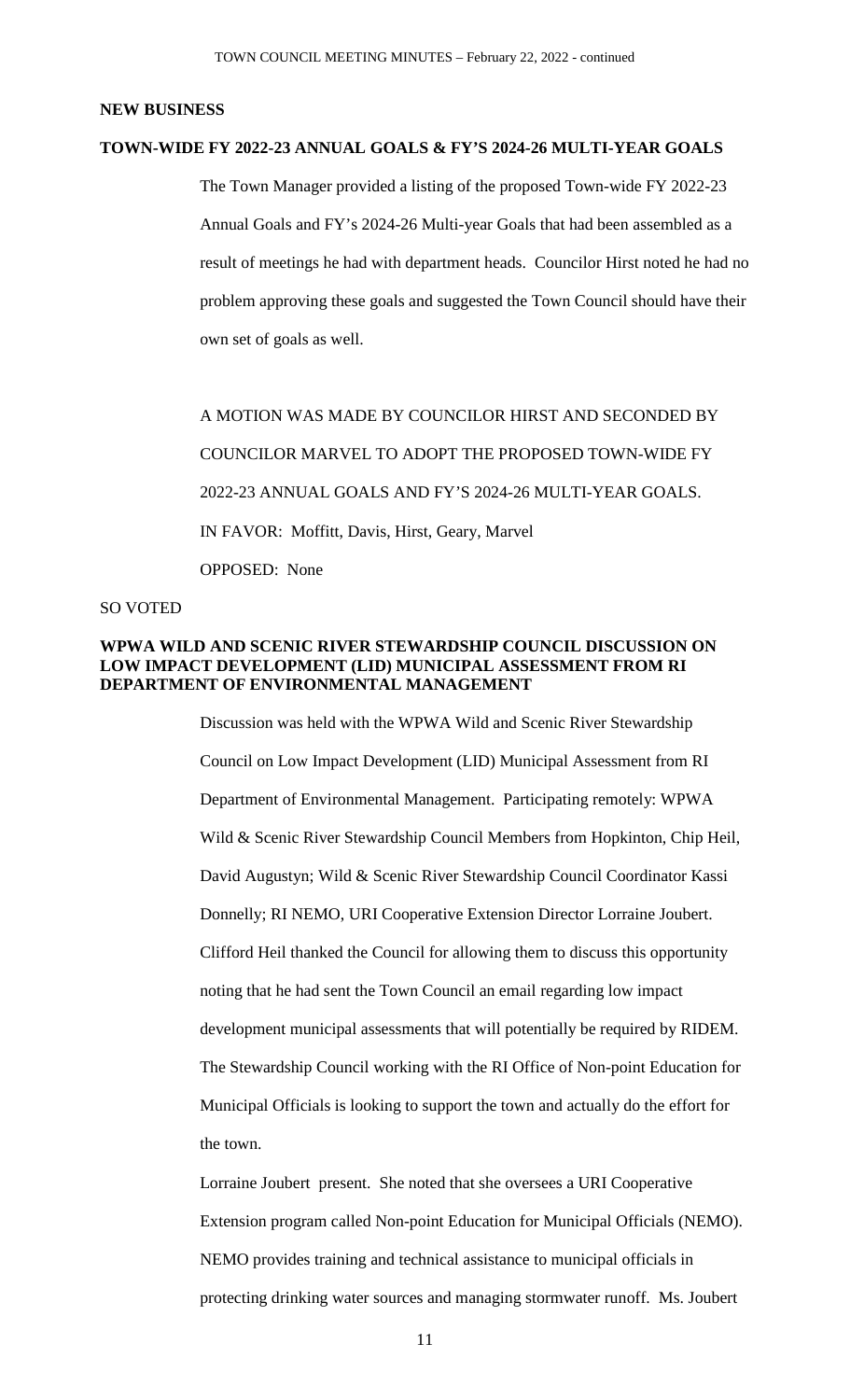indicated that she wished to explain how the Low Impact Development (LID) Municipal Self-Assessment will work when they begin this effort with the town, but first she wished to review what is low impact development (LID) and the municipal assessment; the LID assessment process that they will be following; and, what the benefits are to the town. Low Impact development is the current approach for managing stormwater runoff as required by DEM. It emphasizes better site design to protect natural areas, limit site disturbance, and reduce the amount of pavement and other impervious surface to the maximum extent possible. This has been the standard since 2010. Yet DEM reports that the number of stormwater permit applications without LID, still exceeds those with proper LID design. The problem is local ordinances may either prevent the use of LID designs or favor conventional practices. Even though developers are required to apply LID, DEM does not have the authority to override site designs approved by the town. DEM can only ensure that the design of stormwater treatment systems meets minimum standards to handle the increased runoff. To help towns apply LID, DEM and her office developed the Municipal LID Assessment so towns could compare their development rules with nationally recognized benchmark standards that better protect water quality. The heart of the assessment is a series of questions about the town's subdivision regulations, zoning standards, and other ordinances. Working through the assessment allows an in-depth review of the current standards that identifies which LID techniques are in place, and which standards could be improved.

Hayden McDermott, the URI graduate student intern funded by the Stewardship Council will complete the assessment as a first draft under her supervision, followed by review by the town planner. The results will include: (1) completed assessment as first draft based on review of the Town's Subdivision regulations, Zoning, or other Ordinance for each question; (2) the student will also make preliminary recommendations for standards to be updated and overall results summarized; and, then there will be a meeting with the Planning Board to present summary results. The Planner will then have an opportunity to review and comment as soon as the first draft is completed. The next step is where the Planning Board has to put in some effort. They will need to review results and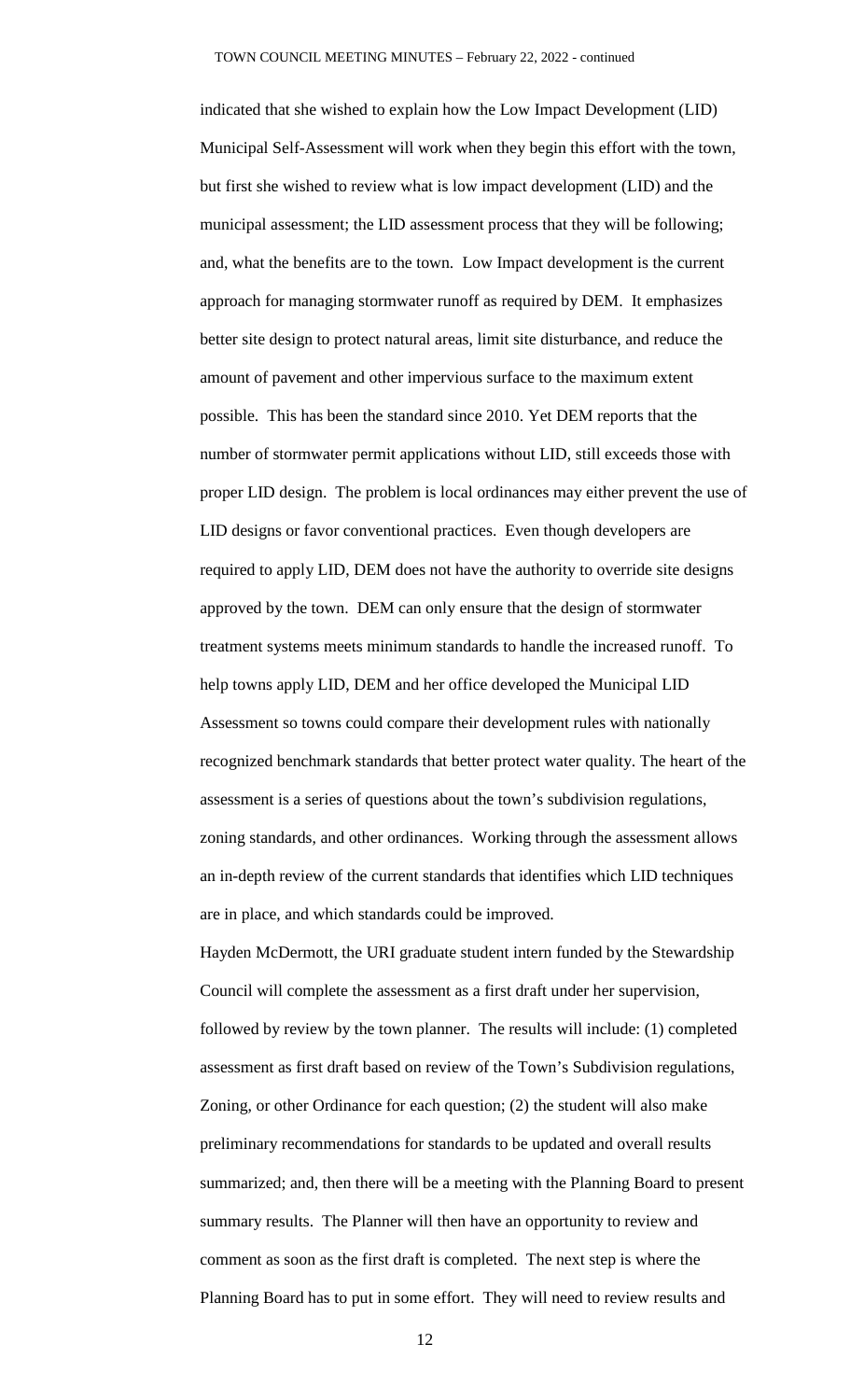select priorities for change (which ordinances, which subdivision regulations, etc.) Ideally this would be done with input from other town staff, such as Public Works and Engineering, Public Safety, and Building Officials. If the town has a Technical Review Committee, their review would be ideal. Finally, the town would have to implement a schedule for implementing any changes; identify the need for comprehensive plan updates, draft updates and proceed with public review and adoption. Ms. Joubert explained that there were several reasons why this was so critical for the town and the watershed. Stormwater runoff is the #1 source of pollution to surface waters nationally and the primary reason why so many RI waters are not safe for fishing and swimming. In general, water quality is still very good in most of the Wood Pawcatuck watershed, but Hopkinton and other watershed towns are still growing, with an increase in polluted runoff expected. The third reason is that the Wood Pawcatuck tributaries have extensive cold water fisheries where any increase in polluted runoff can have a very serious impact. It is estimated that native trout can only live in streams where the average impervious cover is only 4% or less and are also primarily forested. LID provides multiple benefits over conventional stormwater systems such as open space, more attractive vegetated treatment systems and functional landscaping. LID is less expensive to install and maintain than conventional piped drainage. Installing LID with new development provides better water quality treatment, promotes ground water recharge, and is far less expensive than retrofitting conventional systems when they fail. Finally, DEM plans to require that all towns complete the LID assessment when the MS4 permit is updated. Completing the assessment now, while assistance is available, will meet that requirement. The following links were provided by Lorraine Joubert who asked that they be listed in the minutes:

**What is the Municipal Self-Assessment?** (Factsheet) <https://web.uri.edu/nemo/files/lid-assessment-fs.pdf>

**LID Site Planning and Design Techniques: A Municipal Self-Assessment** (Interactive PDF) [https://web.uri.edu/nemo/files/LID-Checklist-Primer\\_2.10.pdf](https://web.uri.edu/nemo/files/LID-Checklist-Primer_2.10.pdf)

**What is Low Impact Development (LID)?** (Factsheet) <https://web.uri.edu/nemo/files/lidfactsheet.pdf>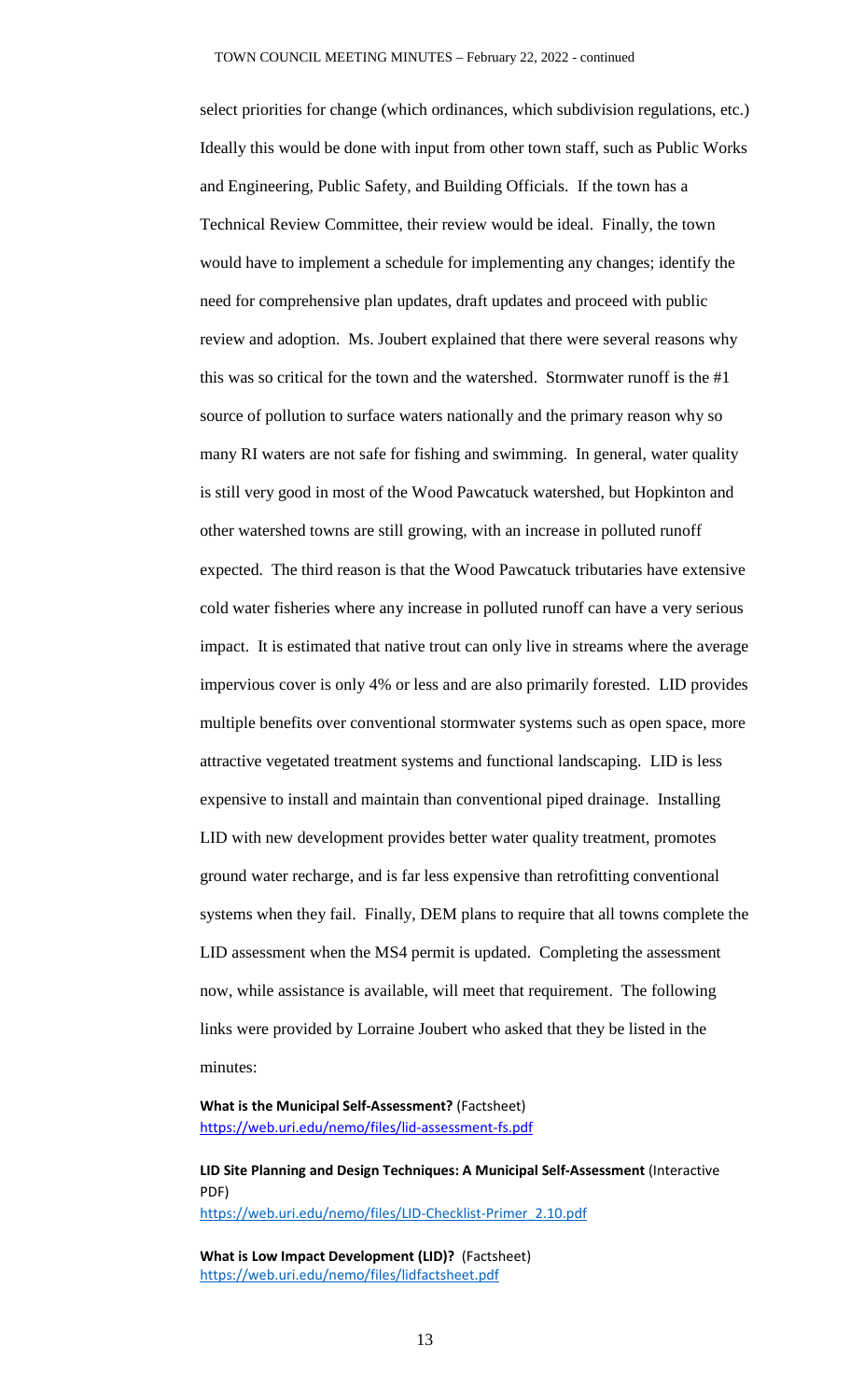Mr. Lamphere felt this was a great effort and believed this could go into the next update of the subdivision regulations. Council President Moffitt asked when the assessment would start and Ms. Joubert hoped to begin as soon as possible but was unsure if they should start before there was a new Planner in place. Council President Moffitt asked if there was anything else required from the town in order for this to begin and Ms. Joubert suggested that the work for the town would begin once the intern completed the first draft. Mr. Heil indicated that the LID assessment was to provide recommendations to improve and help encourage low impact development in the town and would fulfill an obligation to the state. He noted that if and when the town decided to address some of those recommendations, the Stewardship Council may be able to help provide some support, both financial and logistical, in making those changes. He also wished to stress that the town was not obligated to immediately make these changes; this was supposed to provide a guideline and a plan for when the time came that some of these regulations are up for review.

A MOTION WAS MADE BY COUNCILOR MARVEL AND SECONDED BY COUNCILOR DAVIS TO APPROVE ANY ASSISTANCE REQUIRED TO COMPLETE THE SURVEY. IN FAVOR: Moffitt, Davis, Hirst, Geary, Marvel

OPPOSED: None

#### SO VOTED

### **SENIOR EXEMPTIONS PROGRAM**

Public Welfare Director Joe Moreau provided an update on the Senior Exemptions Program. Tax Assessor Tiana Zartman participated remotely. Joe Moreau of Old Depot Road noted that in conversations with residents there were three major items of concern which were heating oil assistance, food assistance and tax payment assistance. He wondered why residents, especially senior citizens, were struggling, noting that social security benefits had increased by 5.9% which is one of the highest increases in quite a few years; however, the U.S. inflation rate accelerated to 7.5%, which is the highest since 1982. He wished to advise the residents that the town does have a senior exemption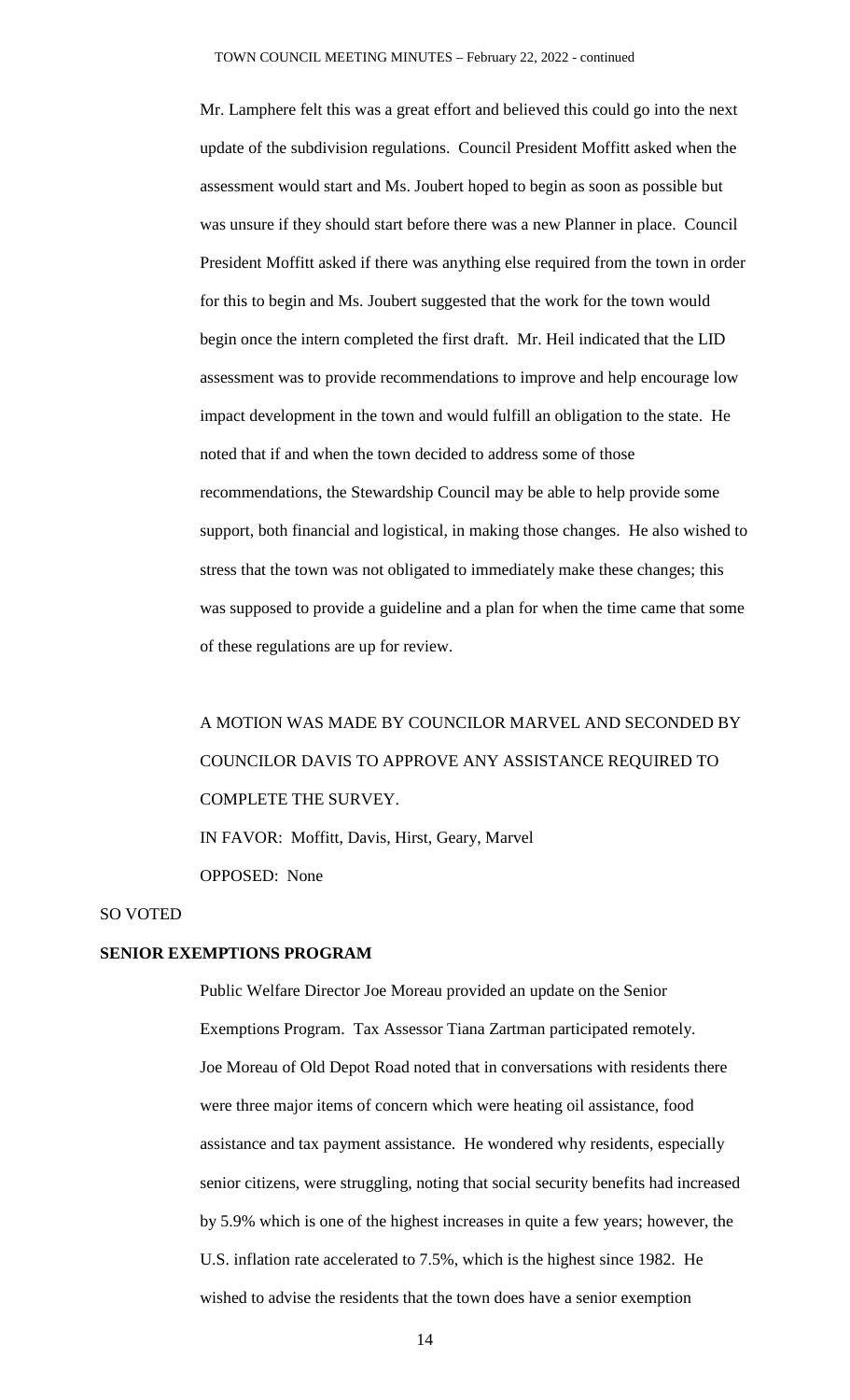program for residents who are 65 and older and also for residents who are 85 and older, which can be found on the website. Mr. Moreau has been assisting an elderly woman who indicated to him that if she had known about the senior tax exemption she could have lived in her home longer. Mr. Moreau thanked Tax Assessor Tiana Zartman for her assistance in getting this information on the town's website. Mrs. Zartman noted that there were two senior exemptions in town, one being for residents aged 85 and older which was a blanket 10% exemption and required an application be completed and proof of birth. The other exemption is for residents aged 65 and older which is income based as depicted on the Health and Human Services poverty guideline, being that the maximum that the household could earn is \$45,775 for this year. In both instances they would need to own their home and be a resident of Hopkinton for at least five years. She noted that this information, as well as other exemptions, is listed on the website under the Assessor's Department. Council President Moffitt felt that a link for this information should also be listed on the front page of the website. Councilor Marvel suggested there be link for all senior services on the website. Councilor Hirst wished to have the Committee on Aging reactivated and wished volunteers apply to sit on this committee. Mr. Moreau noted that the deadline for the heating oil assistance program was March  $15<sup>th</sup>$ . He also believed the Crandall House would be a good place to have a brochure in order to get some of this information out to seniors. Councilor Davis asked if individuals over 85 were given an automatic exemption and Mrs. Zartman advised that this was not automatic, the resident would need to come into the office and complete a form and provide proof of birth date and also noted that this exemption was not income based. Council President Moffitt noted that transportation was tough in town and maybe this should be a topic for another discussion. Mrs. Zartman suggested that if there were any seniors who could not get a ride to the town hall she would go to their home to have them complete their paperwork.

## **PUBLIC FORUM**

Joseph Moreau of Old Depot Road wished residents to respond to the need to form a Town Charter Commission. He wished to thank the many people who